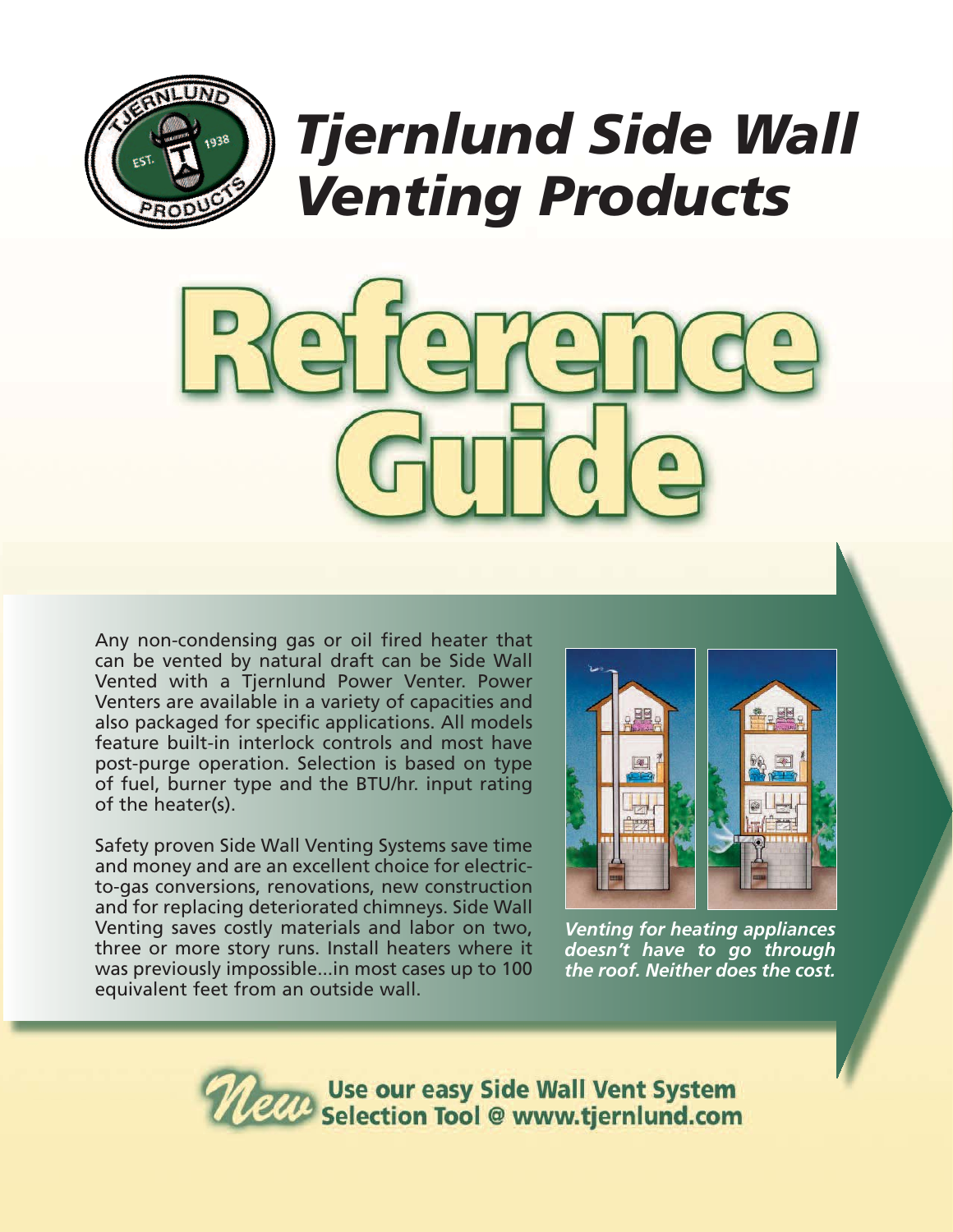# **Side Wall Power Vent Systems**

### **Universal Control Model UC1**



Solid state control interlocks any burner control circuit. Features include: adjustable pre and post purge, LED status/ diagnostic indicators, prover switch delay to avoid burner start up and wind induced short cycling. Interlocks with any 24-120 VAC burner control circuit and also includes "dry" contact actuation option. Selectable voltage eliminates false activation by burner control check circuits.

*Visit www.tjernlund.com to view brochure #8500004 Visit www.tjernlund.com to view brochure #8500567*

#### **Power Venters Models HSJ, HS1, HS2, HS3, HS4, HS5**





A full range of models from small residential to large commercial capacities. All models feature the UC1 interlock control, factory set Fan Proving Switch and adjustable damper to fine tune

vent system draft. Can be used on natural gas, LP and oilfired furnaces, boilers and water heaters. We recommend using the SideShot vent systems for oil fired applications and do not recommend using the models HS3, 4, 5 for oil due to the potential volume of soot if the burner goes out of adjustment. Select the appropriately sized VH1-Series Vent Hood to complete your side wall vent system.

#### **Gas Power Venters and Vent Packages Models GPAK-JT\*, GPAK-1T\*, GPAK-1TR\***

Primarily used for 80+ gas furnaces and boilers. Complete kit includes the Power Venter, VH1-4 4" Vent Hood and DC4 4" Draft Control packaged together.



*Visit www.tjernlund.com to view brochure #8500370*

#### **Millivolt Gas Water Heater Venting Packages MODELS VP-2F & VP-3F**



For Side Wall venting millivolt gas water heaters. Excellent for electric-to-gas conversions, renovations, new construction or for replacing old chimneys. Vents up to 75 equivalent feet and includes: Post-Purge Relay/Timer, Gas Pressure Switch, Thermo-

couple Junction Adapter, Linear Limit Spillage Switch and Vent Hood. Factory pre-wired electrical box and 24V Control Cables eliminate need for an electrician.

### **SideShot® Oil and Deluxe Gas Side Wall Vent Systems Models SS1, SS1C, SS2**





The most technologically advanced side wall vent systems available. Now includes the UC1 Universal Control. Designed for oil fired heating equipment or a deluxe gas vent system. Patented terminus prevents staining by propelling flue gases away from the building exterior.

Features: zero clearance installation, pre-wired operation and safety controls and stainless steel construction in all critical components. The second generation SS2 features a self-cleaning blower wheel, ultra fine draft adjustment and slide out venter assembly.

*Visit www.tjernlund.com to view brochure #8500000*

## **Accessories**

#### **Vent Hoods Models VH1-3, VH1-4, VH1-6, VH1-8, VH1-10**



Specially designed to terminate Tjernlund Side Wall Vent Systems. They are also an approved method of terminating many horizontally vented appliances. Vent hoods feature heavy duty, corrosive-resistant

aluminum construction. Models VH1-3, 4 and 6 also have built in clearances from combustibles. Building exteriors are kept clean while the structure's exterior aesthetics remain undisturbed. All mounting hardware is included.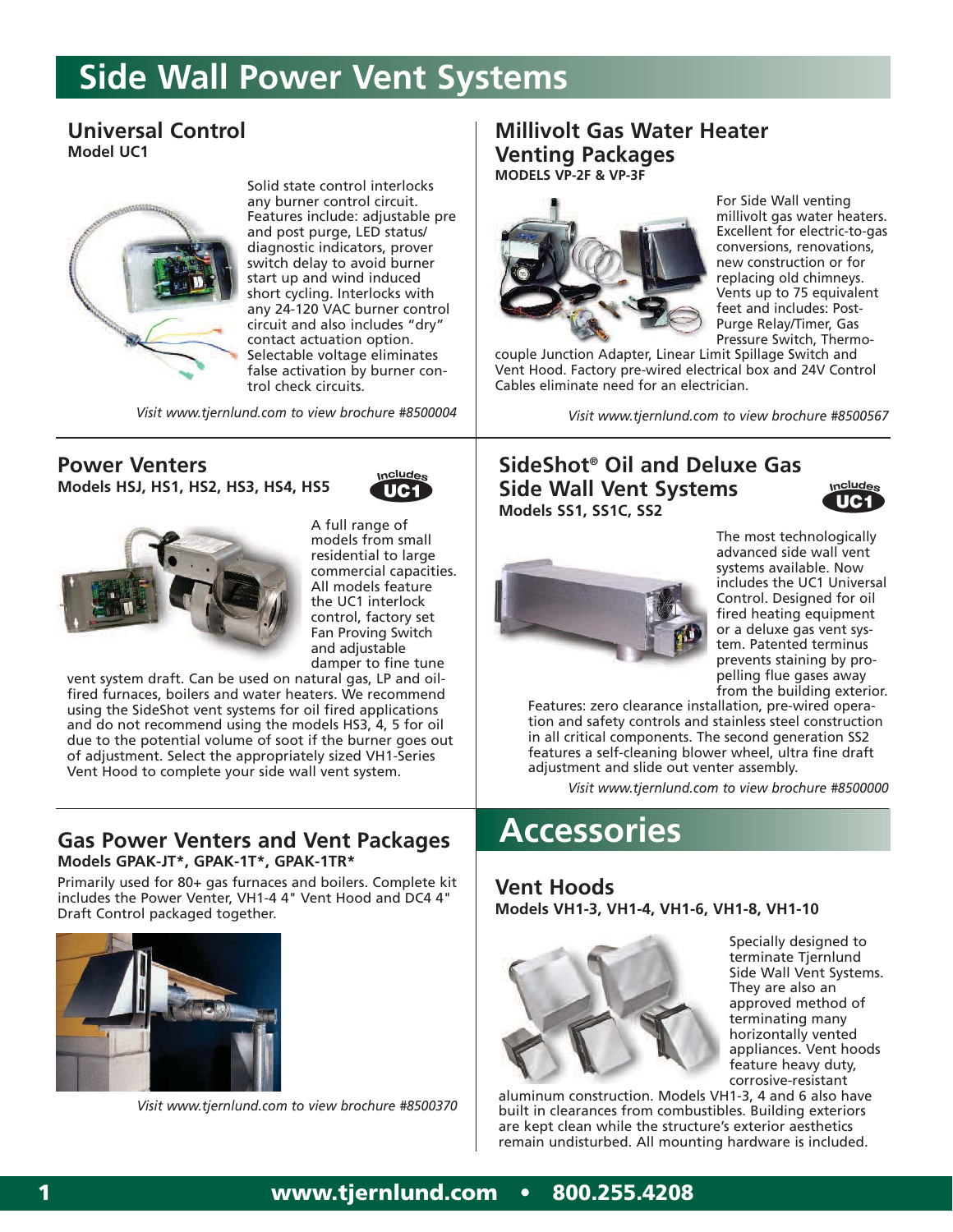# **Accessories**

#### **Multiple Appliance Controls Models MAC1E, MAC4E**



Used with any UC1 controlled venter to interlock additional 24/115 VAC heaters. Powered by and communicates with the UC1 through a factory wired whip. For one additional 24/115 VAC heater add the MAC1E. To interlock up

to four more additional 24/115 VAC heaters, add the MAC4E. MAC4E's can be daisy chained together for greater than 5 heaters. **Important:** Total combined BTU/hr. input of all heaters and total equivalent pipe lengths must be within venter's capacity.

#### **Millivolt Interlock Kit Model WHKE**



For use with UC1 Universal Control, MAC1E or MAC4E auxiliary controls. The WHKE gas pressure switch actuates the venter through the A - B Dry contacts. The Linear Limit switch disables the heater in the event of a venting malfunction. Includes JA1 thermocouple junction adapter. To interlock

millivolt water heater(s) only with a UC1 controlled venter add a WHKE for each millivolt heater. To interlock a millivolt water heater and one 24/115 VAC furnace or boiler with a UC1 controlled venter, add a WHKE and a MAC1E.



#### **Barometric Draft Controls Models DC4, DC5, DC6, DC7, DC8, DC9, DC10 DC4G, DC6G, DC7G, DC8G, DC9G, DC10G**



Quality engineered and manufactured to maintain a consistent draft on a wide range of oil and gas fired heating equipment. May be used with chimney vented or power vented heating equipment. For fan assisted gas, oil or solid fuel applications with vent diameters from 4"–10", choose the DC4 thru DC10. For LP and natural gas applica-

tions with vent diameters from 4"–10", choose the DC4G thru DC10G.

*Visit www.tjernlund.com to view brochure #8500490*

# **Side Wall Venting Termination Requirements**

**NOTE:** Termination of a Side Wall Vent System with a device other than the Tjernlund VH1 Series Hood could affect system performance and result in a possible safety hazard. Consult Vent Hood Instructions for complete installation details.

#### **Vent Hood Termination Code Requirements for U.S. Installations**

If possible, locate the Vent Hood on a wall that does not face the direction of prevailing winds. This will diminish the possibility of appliance interruption during periods of extreme winds and prevent oil odors caused by backdrafts.

> If possible, locate the Vent Hood no closer than 3 feet from an inside corner of an L-shaped structure.

Terminate the vent system so that proper minimum clearances are maintained as cited in the latest edition of the National Fuel Gas Code (NFPA #54) and the latest edition of NFPA #211, or as follows:

- Not less than 7 feet above grade when located adjacent to public walkways...
- At least 3 feet above any forced air inlet located within 10 feet...
- At least 4 feet below, 4 feet horizontally from or 1 foot above any door, window or gravity air inlet into any building...
- At least 12 inches above grade...
- So that the flue gases are not directed so as to jeopardize people, overheat combustible structures or enter buildings, and...
- Not less than 2 feet from an adjacent building.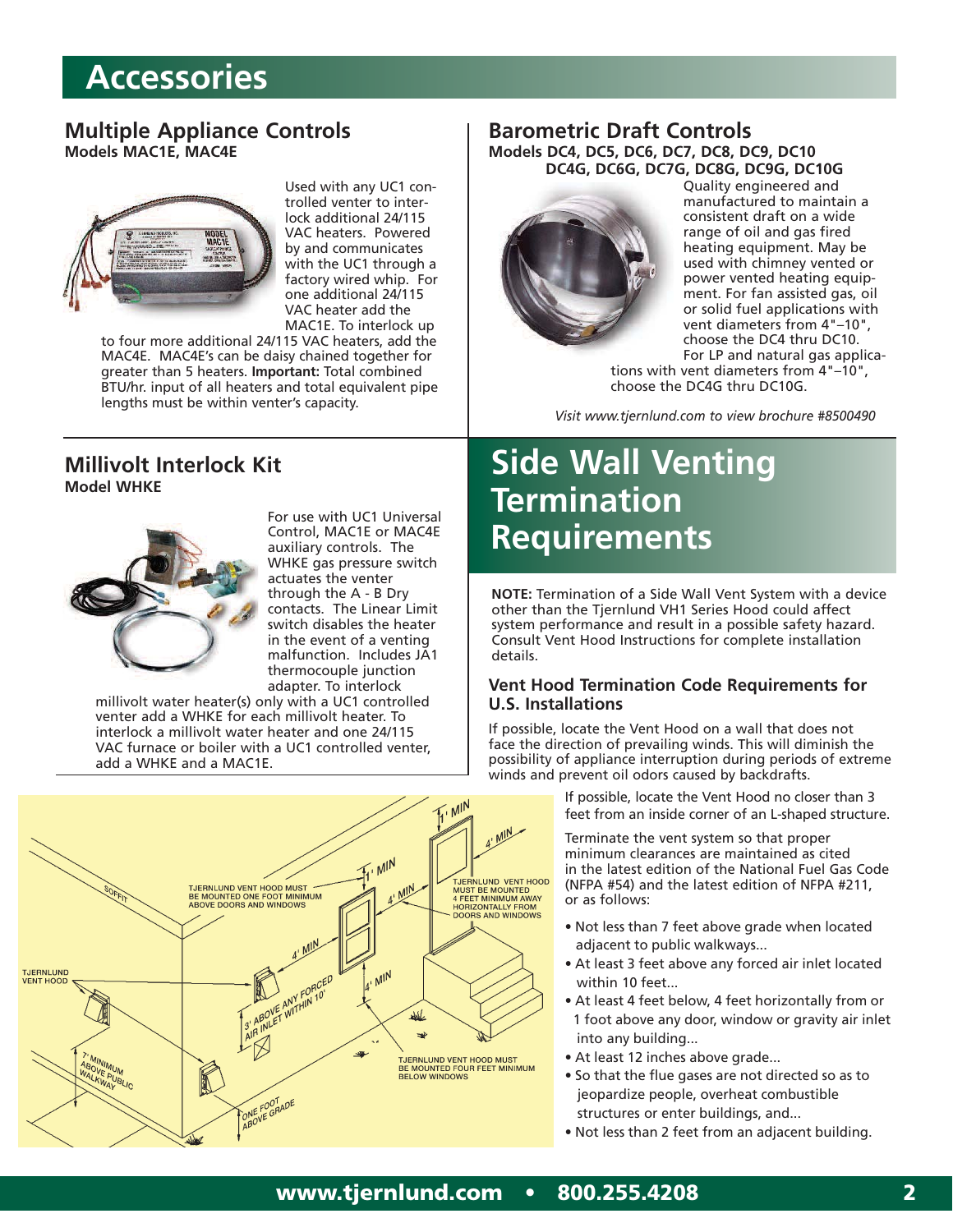# **Model Selection Tables**

### **Selecting the Proper Power Venter**

**NOTE:** The vent pipe diameter in a Power Vent system is usually smaller than that of a chimney vented appliance. Select the Power Venter based on the BTU/hr input of the appliance(s) rather than the diameter of the appliance vent outlet. Use a tapered reducing collar or transition fitting to reduce vent pipe to diameter listed in selection table. To determine equivalent feet, add the total length of straight vent pipe plus 10 feet for each 90 degree elbow and 5 feet for each 45 degree elbow.

#### **HS Series (Residential/Light Commercial)**

| <b>Model</b><br><b>Numbers</b> | <b>Vent</b><br><b>Pipe</b><br>Dia. | <b>BTU/hr</b><br>Input                                                                                                           | <b>Maximum Pipe</b><br>Length (Ft.)<br>At Stack Temp.                                     |                                                             | CFM at $70^{\circ}$ F                                  |                 |                   |                   |                   |                   |
|--------------------------------|------------------------------------|----------------------------------------------------------------------------------------------------------------------------------|-------------------------------------------------------------------------------------------|-------------------------------------------------------------|--------------------------------------------------------|-----------------|-------------------|-------------------|-------------------|-------------------|
|                                |                                    |                                                                                                                                  |                                                                                           | <b>Gas Fired</b><br>300° F 400° F                           | Oil<br><b>Fired</b><br>500° F                          | 0"<br><b>SP</b> | .50"<br><b>SP</b> | .75"<br><b>SP</b> | 1.0"<br><b>SP</b> | 1.4"<br><b>SP</b> |
| <b>HSJ</b>                     | 4"                                 | 50,000<br>75,000<br>100,000<br>125.000                                                                                           | 100'<br>100'<br>100'<br>35'                                                               | 100'<br>100'<br>100'<br>23'                                 | 100'<br>100'                                           | 110             | 85                | 67                | 10                |                   |
| H <sub>S1</sub>                | 4"<br>6"                           | 150,000<br>200,000<br>250,000<br>300,000<br>150,000<br>200,000<br>250,000<br>300,000                                             | 100'<br>87'<br>40'<br>$4^{\circ}$<br>100'<br>100'<br>100'<br>30'                          | 60'<br>57'<br>12'<br>100'<br>100'<br>92'                    | 35'<br>27'<br>-<br>100'<br>100'                        | 158             | 115               | 95                | 12                |                   |
| HS <sub>2</sub>                | 6"<br>8"                           | 350,000<br>400.000<br>450.000<br>500,000<br>550.000<br>600.000<br>350,000<br>400.000<br>450,000<br>500,000<br>550.000<br>600,000 | 100'<br>100'<br>100'<br>100'<br>94'<br>15'<br>100'<br>100'<br>100'<br>100'<br>100'<br>67' | 100'<br>100'<br>100'<br>72'<br>100'<br>100'<br>100'<br>100' | 100'<br>100'<br>67'<br>L.<br>100'<br>100'<br>100'<br>- | 286             | 235               | 215               | 196               | 158               |

| <b>Model</b><br><b>Vent</b><br><b>Numbers</b><br><b>Pipe</b><br>Dia. |     | <b>BTU/hr</b><br>Input                                               | <b>Maximum Pipe</b><br>Length (Ft.)<br>at Stack Temp.<br>100% Dilution I<br>25% Dilution<br>300°F<br>400°F |                                                                      |          | CFM at 70°F |            |                   |                   |
|----------------------------------------------------------------------|-----|----------------------------------------------------------------------|------------------------------------------------------------------------------------------------------------|----------------------------------------------------------------------|----------|-------------|------------|-------------------|-------------------|
|                                                                      |     |                                                                      | <b>GAS FIRED</b><br>Atmospheric<br>with Draft<br><b>Hood or Draft</b><br><b>Diverter</b>                   | <b>GAS FIRED</b><br>Power<br><b>Burner</b> with<br><b>Barometric</b> | 0"<br>SP | .50"<br>SP  | .75"<br>SP | 1.0"<br><b>SP</b> | 1.4"<br><b>SP</b> |
| HS <sub>3</sub>                                                      | 8"  | 450,000<br>500,000<br>600,000<br>700,000                             | 100'<br>100'<br>100'<br>7'                                                                                 | 100'<br>100'<br>100'<br>100'                                         | 500      | 425         | 380        | 325               | 110               |
|                                                                      | 10" | 450,000<br>500.000<br>600,000<br>700,000                             | 100'<br>100'<br>100'<br>21'                                                                                | 100'<br>100'<br>100'<br>100'                                         |          |             |            |                   |                   |
|                                                                      | 8"  | 700,000<br>800,000<br>900.000<br>1.000.000<br>1,100,000<br>1,200,000 | 100'<br>100'<br>100'<br>70'<br>32'<br>5'                                                                   | 100'<br>100'<br>100'<br>100'<br>100'<br>100'                         |          |             |            |                   |                   |
| HS4                                                                  | 10" | 700,000<br>800.000<br>900,000<br>1,000,000<br>1,100,000<br>1,200,000 | 100'<br>100'<br>100'<br>100'<br>97'<br>14'                                                                 | 100'<br>100'<br>100'<br>100'<br>100'<br>100'                         | 925      | 800         | 730        | 620               | 425               |
|                                                                      | 12" | 700.000<br>800,000<br>900,000<br>1.000.000<br>1,100,000<br>1,200,000 | 100'<br>100'<br>100'<br>100'<br>100'<br>34'                                                                | 100'<br>100'<br>100'<br>100'<br>100'<br>100'                         |          |             |            |                   |                   |
|                                                                      | 10" | 1,200,000<br>1,400,000<br>1.600.000<br>1,825,000                     | 100'<br>100'<br>100'<br>29'                                                                                | 100'<br>100'<br>100'<br>100'                                         |          |             |            |                   |                   |
| HS5                                                                  | 12" | 1,200,000<br>1,400,000<br>1,600,000<br>1,825,000                     | 100'<br>100'<br>100'<br>72'                                                                                | 100'<br>100'<br>100'<br>100'                                         | 1425     | 1250        | 1200       | 1130              | 1000              |
|                                                                      | 14" | 1,200,000<br>1,400,000<br>1.600.000<br>1,825,000                     | 100'<br>100'<br>100'<br>100'                                                                               | 100'<br>100'<br>100'<br>100'                                         |          |             |            |                   |                   |

**NOTE:** For capacities over 1,825,000 BTU/hr., consult factory.

### **Selecting the Proper SideShot® Vent System**

Verify that the total BTU/hr. input of the heating appliance(s) falls within the proper category listed. All BTU/hr. capacity ranges are based on a maximum of 50 equivalent feet. To determine equivalent feet, add the total length of straight vent pipe plus 10 feet for each 90 degree elbow and 5 feet for each 45 degree elbow. Vent runs of over 15 linear feet should use an approved insulated vent connector to prevent problems related to condensation.

**NOTE:** BTU inputs less than 105,000 may require use of insulated vent pipe for linear runs exceeding 10 feet.

| <b>MODEL</b>     | Natural &<br>LP Gas         | <b>Flame Retention</b><br><b>Oil Burner</b>       | Conventional<br><b>Oil Burner</b>                 | <b>Max. Equivalent</b><br>Feet |
|------------------|-----------------------------|---------------------------------------------------|---------------------------------------------------|--------------------------------|
| SS <sub>1</sub>  | 50.000 - 160.000<br>BTU/hr. | 50,000 - 220,000<br>BTU/hr.<br>$1.55$ gal/hr. max | 50.000 - 180.000<br>BTU/hr<br>1.25 $qal/hr$ . max | 50                             |
|                  |                             |                                                   |                                                   |                                |
| <b>MODEL</b>     |                             | <b>Flame Retention</b><br><b>Oil Burner</b>       | <b>Conventional</b><br><b>Oil Burner</b>          | <b>Max. Equivalent</b><br>Feet |
| SS <sub>1C</sub> | 50,000 - 315,000<br>BTU/hr. |                                                   | 50.000 - 223.000<br>BTU/hr                        | 50                             |

| <b>Flame Retention</b><br><b>Model</b><br><b>Oil Burner</b> |                                         | <b>Fan Assisted</b><br>Natural & LP Gas | <b>Atmospheric</b><br>Natural & LP Gas | <b>Max. Equivalent</b><br>Feet |  |
|-------------------------------------------------------------|-----------------------------------------|-----------------------------------------|----------------------------------------|--------------------------------|--|
| SS <sub>2</sub>                                             | $70.000 - 168.000*$<br>1.2 gal/hr. max. | 40,000 - 150,000 BTU/hr                 | 40.000 - 125.000 BTU/hr                | 50                             |  |

 $*$ Maximum capacity based on 13% CO<sub>2</sub> and Max. 500°F inlet temperature. Consult factory for details.

# **HS3, 4, 5 Series (Commercial)**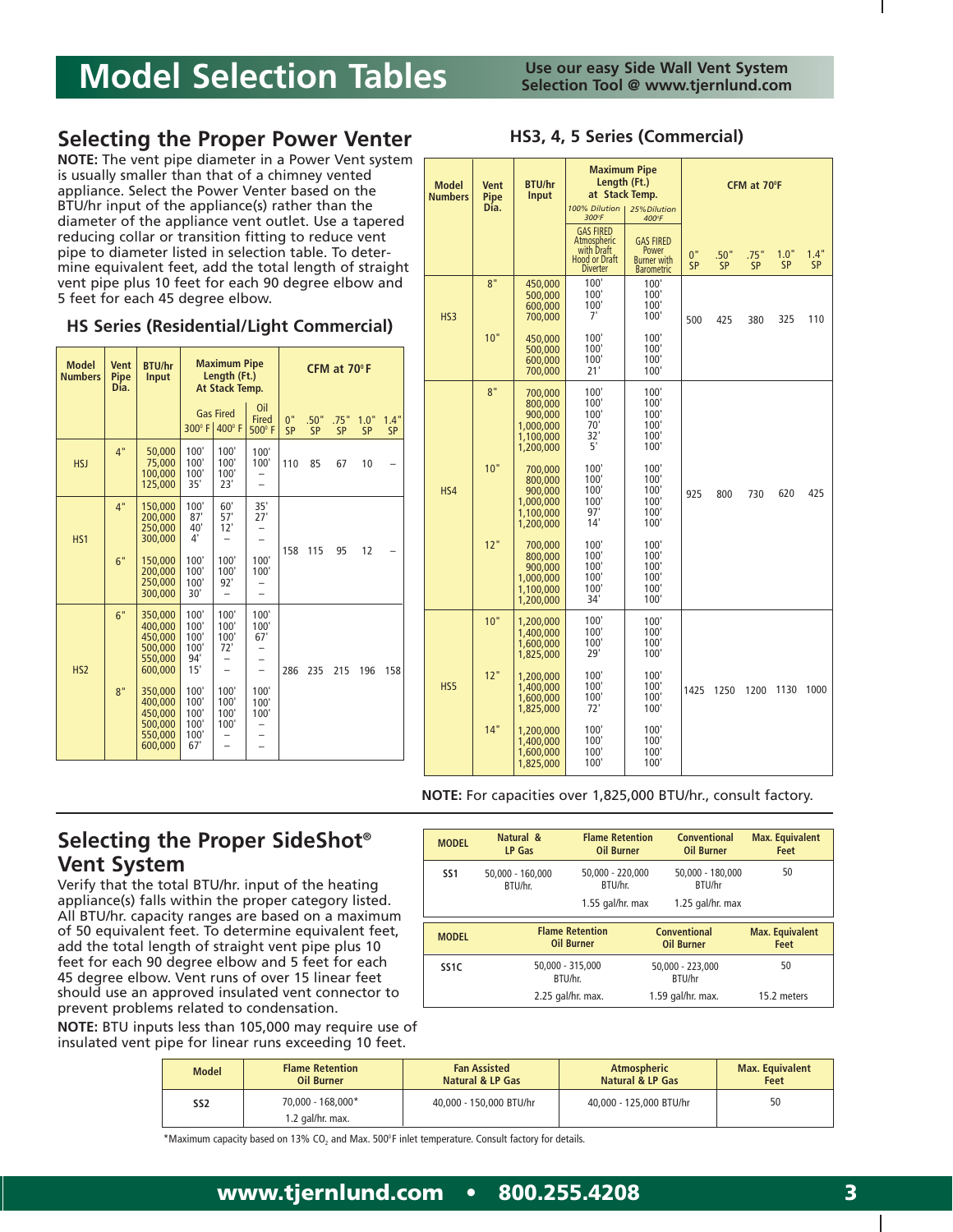# **Model Selection Tables**

### **GPAK\* Series Selection Table**

|                |                                     |                                                     | <b>Maximum Total Vent Pipe Length</b> |                                 |                                 |
|----------------|-------------------------------------|-----------------------------------------------------|---------------------------------------|---------------------------------|---------------------------------|
| <b>Models</b>  | <b>Vent Pipe</b><br><b>Diameter</b> | <b>BTU/hr</b><br>Input                              | Atmospheric<br>A                      | <b>Fan Assisted</b><br>B        | *40,000 ATM<br>+Column B        |
| GPAK-JT*       | 4"                                  | 45.000<br>75,000<br>100,000<br>120,000              | 100'<br>100'<br>100'<br>45'           | 60'<br>60'<br>60'<br>60'        | 60'<br>60'<br>N/A<br>N/A        |
| 4"<br>GPAK-1T* |                                     | 100.000<br>120.000<br>150.000<br>200.000<br>250,000 | 100'<br>100'<br>100'<br>87'<br>40'    | 60'<br>60'<br>60'<br>N/A<br>N/A | 60'<br>60'<br>60'<br>N/A<br>N/A |

#### **NOTES:**

- 1. If the appliance flue outlet is greater than 4'', install a tapered reducer after the draft hood, draft diverter or barometric draft control, reducing vent pipe diameter to 4''. All vent pipe from the appliance to the Power Venter may be 4''.
- 2. Table is based on straight vent pipe. 90 degree elbows are equivalent to 6 feet of straight vent pipe.
- 3. Determine maximum pipe length from type of equipment being vented and GPAK Model. **Column A pipe runs over 30 linear feet should use Type "B" vent. Column B & C pipe runs over 15 linear feet should use Type "B" vent.**
- 4. Column C allows for up to a 40,000 BTU/hr. input atmospheric water heater common vented with a fan assisted appliance from column B.
- 5. All reducers and vent pipe are to be supplied by the installer and are available from your local heating wholesaler.
- 6. GPAK\* Series include a DC-4 Draft Control and VH1-4 Vent Hood and are authorized for use on furnaces eligible for the HTPV Corrective Action Program. Installations for the HTPV Program must use Type "B" vent.
- 7. Also available, GPAK-1TR\* for use with Rheem, Ruud,Weatherking and Heat Controller brands.

|  |  |                             | <b>VP Series Millivolt Water</b> |
|--|--|-----------------------------|----------------------------------|
|  |  | <b>Heater Vent Packages</b> |                                  |

| <b>Models</b> | <b>Burner Capacity</b>   | <b>Maximum Venting Length</b> | <b>Vent Pipe Diameter</b> |
|---------------|--------------------------|-------------------------------|---------------------------|
| $VP-2F$       | Up to 60,000 BTU/hr      | 75 equivalent feet            | יי כ                      |
| $VP-3F$       | 60,000 to 120,000 BTU/hr | 75 equivalent feet            | Δ"                        |

# **Model Dimensions**

### **VH1 Series Vent Hood Dimensions**





| <b>Model</b> |        | <b>Dimensions</b> |        |     |          |         |        |                               |  |
|--------------|--------|-------------------|--------|-----|----------|---------|--------|-------------------------------|--|
|              | A Dia. | B                 |        | D   | E        |         | G      | Rough-In<br><b>Dimensions</b> |  |
| $VH1-3$      | 3"     | 6 1/4" Sq.        | 71/4"  | 10" | g"       | 51/2"   | 7 3/4" | 6 3/4" Sq.                    |  |
| $VH1-4$      | 4"     | 7 1/2" Sq.        | 71/8"  | 13" | 8 5/8"   | 7 3/8"  | 11"    | $8"$ Sq.                      |  |
| $VH1-6$      | 6"     | 8 1/2" Dia.       | 7 7/8" | 12" | $91/2$ " | 10 1/2" | 10"    | 9" Dia.                       |  |

| <b>Model</b> |        | <b>Dimensions</b> |        |         |     |                               |  |
|--------------|--------|-------------------|--------|---------|-----|-------------------------------|--|
|              | A Dia. | B                 |        | D       |     | Rough-In<br><b>Dimensions</b> |  |
| $VH1-8$      | 8"     | 16"               | 7 3/4" | 18 3/8" | 20" | 8 1/2" Dia.                   |  |
| $VH1-10$     | 10"    | 16"               | 7 3/4" | 18 3/8" | 20" | 10 1/2" Dia.                  |  |

### **HS/GPAK Series Dimensions**

SIDE VIEW FRONT VIEW



# SIDE VIEW FRONT VIEW



|                                                        |              | Unit Dimensions (In.) |           |           |              |  |  |  |  |  |
|--------------------------------------------------------|--------------|-----------------------|-----------|-----------|--------------|--|--|--|--|--|
|                                                        | <b>Model</b> | (H) Height            | (W) Width | (D) Depth | Inlet/Outlet |  |  |  |  |  |
| <b>HSJ</b><br>GPAK-JT*                                 |              | 7 7/8"                | 10 1/4"   | 7"        | 4"           |  |  |  |  |  |
| 7 7/8"<br>HS1<br>GPAK-1T*<br>9 1/4"<br>H <sub>S2</sub> |              | 11"                   | 7"        | 4"        |              |  |  |  |  |  |
|                                                        |              |                       | 11 1/2"   | $81/2$ "  | 6"           |  |  |  |  |  |

#### **Unit Dimensions (In.)** Model HS3 HS4 HS5 (H) Height 12 1/2" 14 3/4" 18" (W) Width 13 1/4" 15 1/4" 16 1/2" (D) Depth 11" 13" 16 1/2" Inlet/Outlet 8" 8" 10"

### **VP Series Dimensions**



| <b>Unit Dimensions (In.)</b> |                      |                     |              |                  |  |  |
|------------------------------|----------------------|---------------------|--------------|------------------|--|--|
| <b>Model</b>                 | (H)<br><b>Height</b> | (W)<br><b>Width</b> | (D)<br>Depth | Inlet/<br>Outlet |  |  |
| $VP-2F$                      | $101/2$ "            | 71/2"               | 10"          | 3"               |  |  |
| $VP-3F$                      | 7 7/8"               | 10 1/4"             | 7"           | 4"               |  |  |

VP-2F includes VH1-3 Vent Hood. VP-3F includes VH1-4 Vent Hood.

UC1 Universal Control is 8" x 5" x 2 3/4" and includes a 2' wire whip.